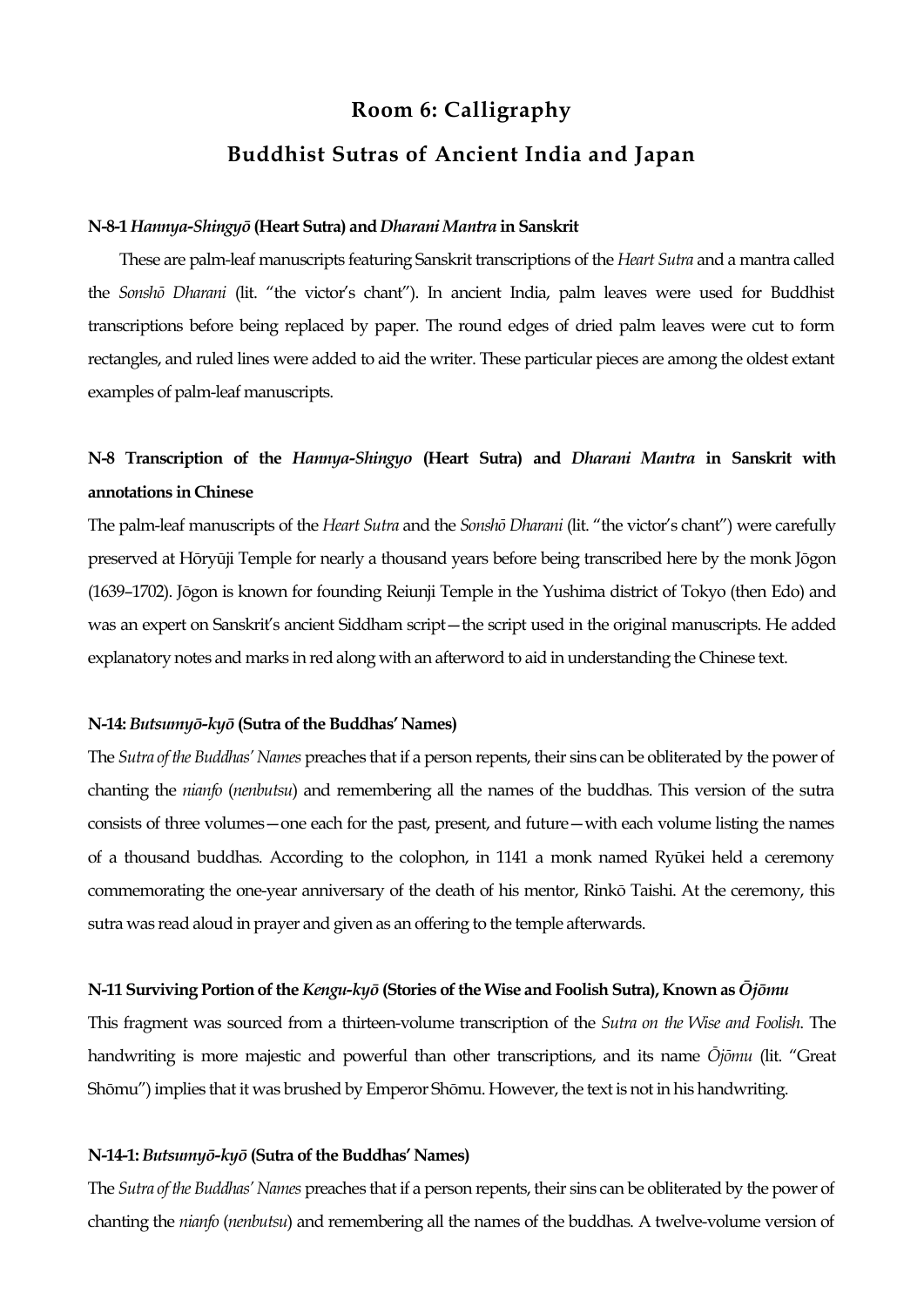this sutra translated by the Indian monk Bodhiruci (d. 535) is particularly well known. This version of the sutra consists of three volumes—one each for the past, present, and future—with each volume listing the names of a thousand buddhas. According to the colophon, in 1141 a monk named Ryūkei held a ceremony commemorating the one-year anniversary of the death of his mentor, Rinkō Taishi. At the ceremony, this sutra was read aloud in prayer and given as an offering to the temple afterwards.